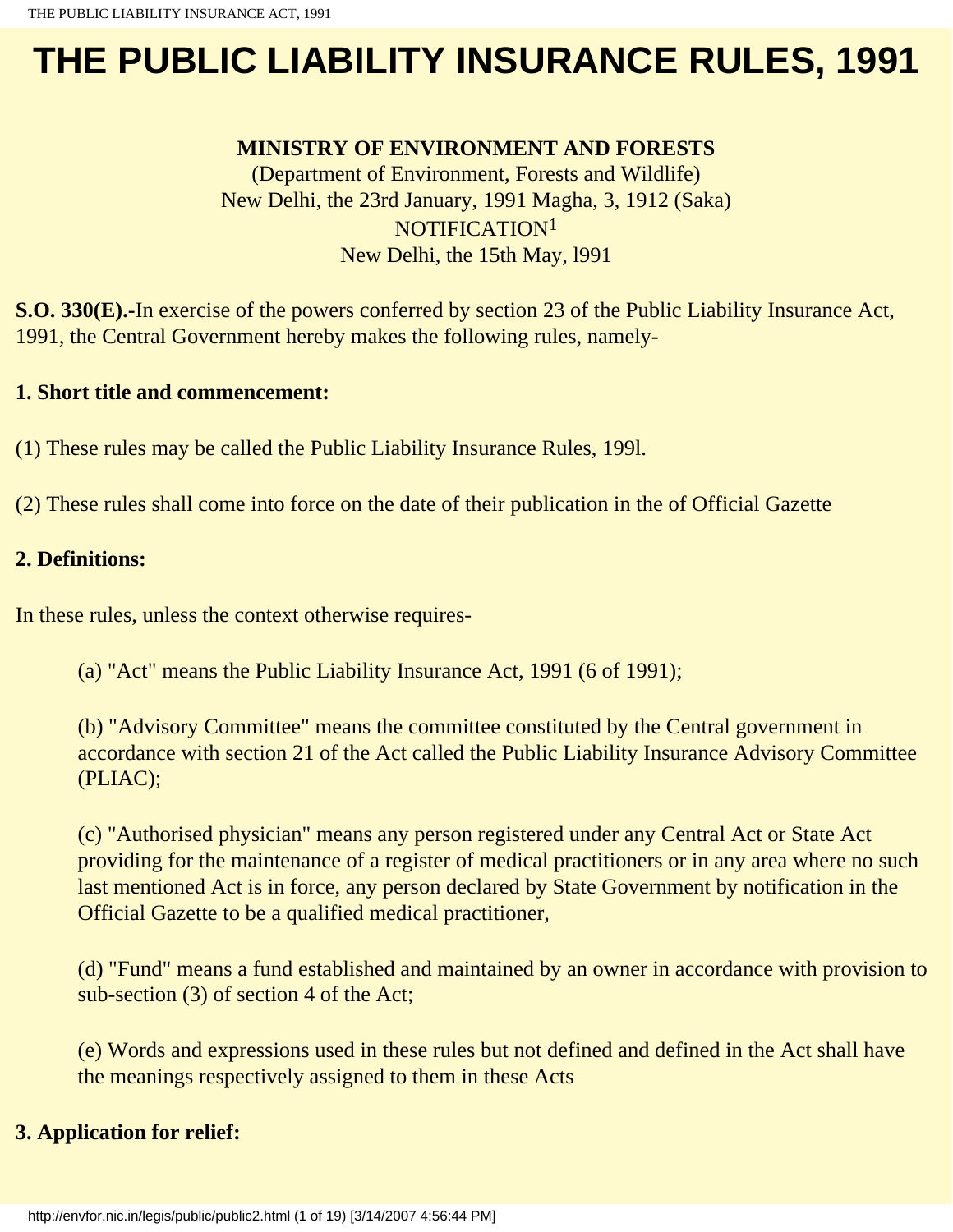An application for claim for relief shall be made to the Collector in Form I.

### **4. Documents that may be required:**

The claim application shall be made to the Collector in Form I accompanied by such of the following documents as may be applicable

(i) Certificate of an authorised physician regarding disability or injury or illness caused by the accident;

(ii) Death Certificate and/or post mortem report in the case of a fatal accident;

(iii) Certificate of the employer regarding loss of wages due to temporary or partial disability, with proof of hospitalisation for a period exceeding three days and certificate about the date of birth or age of victim;

(iv) Medical bills and receipts;

(v) Certificate of cost of repairs or replacement of private property damaged by the accident;

(vi) Any other documents which may have relevance to the claim.

#### **5. Powers of Collector:**

(i) The Collector may follow such summary procedure for conducting an inquiry on an application for relief under the Act, as he thinks fit.

(ii) The Collector shall have all the powers of a Civil Court for the following purposes namely:-

(a) summoning and enforcing the attendance of any person and examining him on oath.

(b) requiring the discovery and production of documents;

(c) receiving evidence on affidavits;

(d) subject to the provisions of sections 123 and 124 of the Indian Evidence Act, 1872, requisitioning any public record or document or copy of such record or document from any office;

(e) issuing commissions for the examining of witness or documents;

(f) dismissing an application for default or proceeding ex-parte;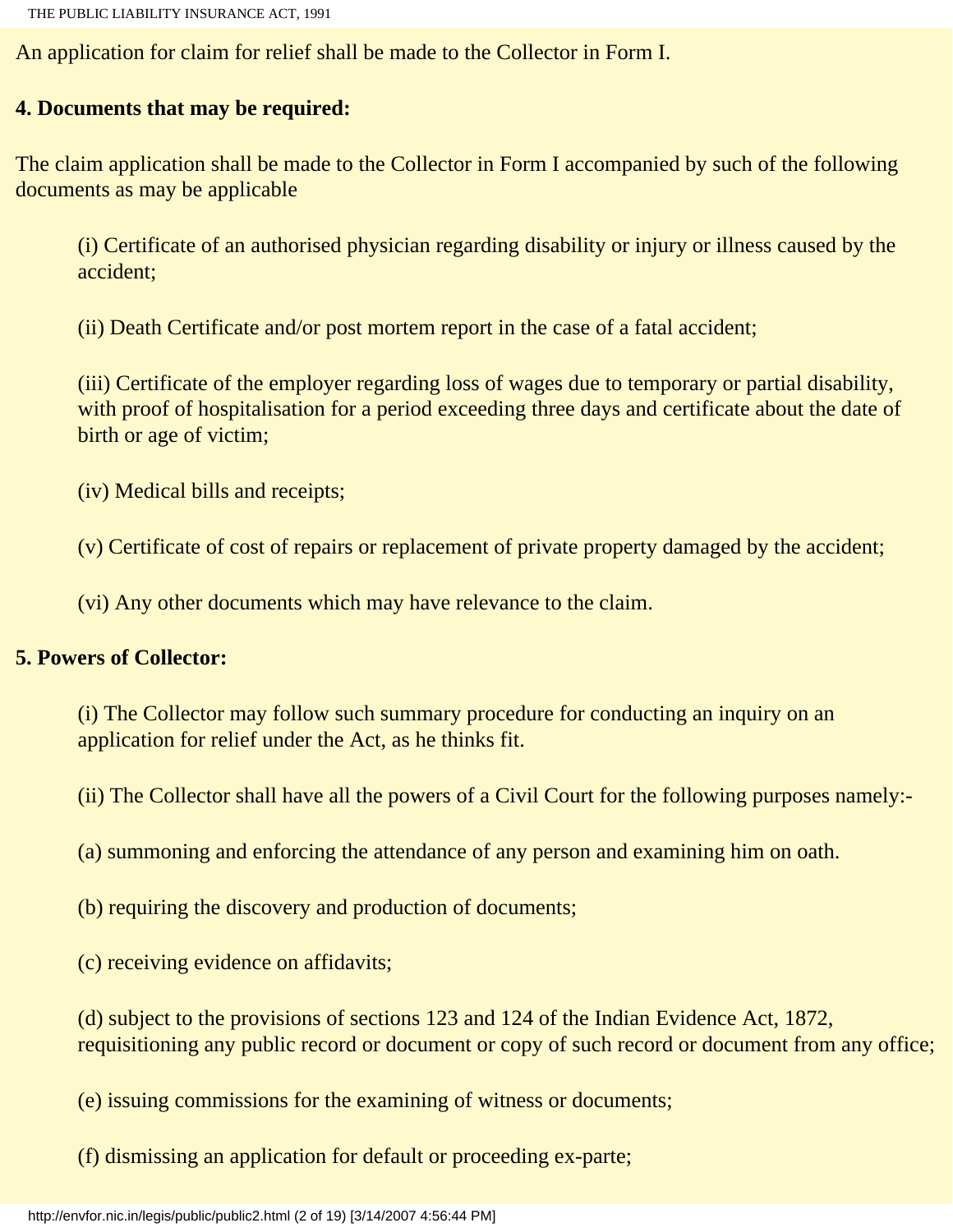(g) setting aside any order of dismissal of any application for default or any order passed by it exparte;

(h) inherent powers of a civil court as-served under section 151 of the Code of Civil Procedure, 1908.

#### **6. Establishment and Administration:**

(1) An owner of the category specified in section 4 (3) of the Act shall, with the prior approval of the Central Government, create and establish a fund by depositing with the State Bank of India or any of its subsidiaries or any nationalised bank, a public liability Insurance fund of that owner.

(2) The fund to be created shall be utilised for the purpose of meeting the liability arising out of any claim awarded against the owner who has created the fund and to discharge the amount awarded by the Collector.

(3) The fund shall be operated by an Administrator to be nominated by the owner. The owner shall notify the nomination of the Administrator to the Central Government.

#### **7. Miscellaneous:**

(1) The Collector shall maintain a register of the application for relief or claim petitions, and, a register of awards and payment made thereunder.

(2) These Registers shall be kept open to Public inspection from 11.00 AM to 1 PM and 2 PM to 5 PM on every working day.

(3) On a request from a concerned person, the Collector shall supply a copy of or extract from any particulars entered in the registers mentioned above to be true copy or extract thereof.

(4) A copy of or extract from the register(s) of the Collector as certified under the hand of the Collector or any officer authorised to act in this behalf shall in all legal proceedings, bc admissible as evidence as of equal validity with the original.

## **2[8. Directions:**

(1) Any direction issued under section 12 shall be in writing.

(2) The direction shall specify the nature of action to be taken and the time within which it shall be complied with by any owner, person, officer, authority or agency to whom such direction is given.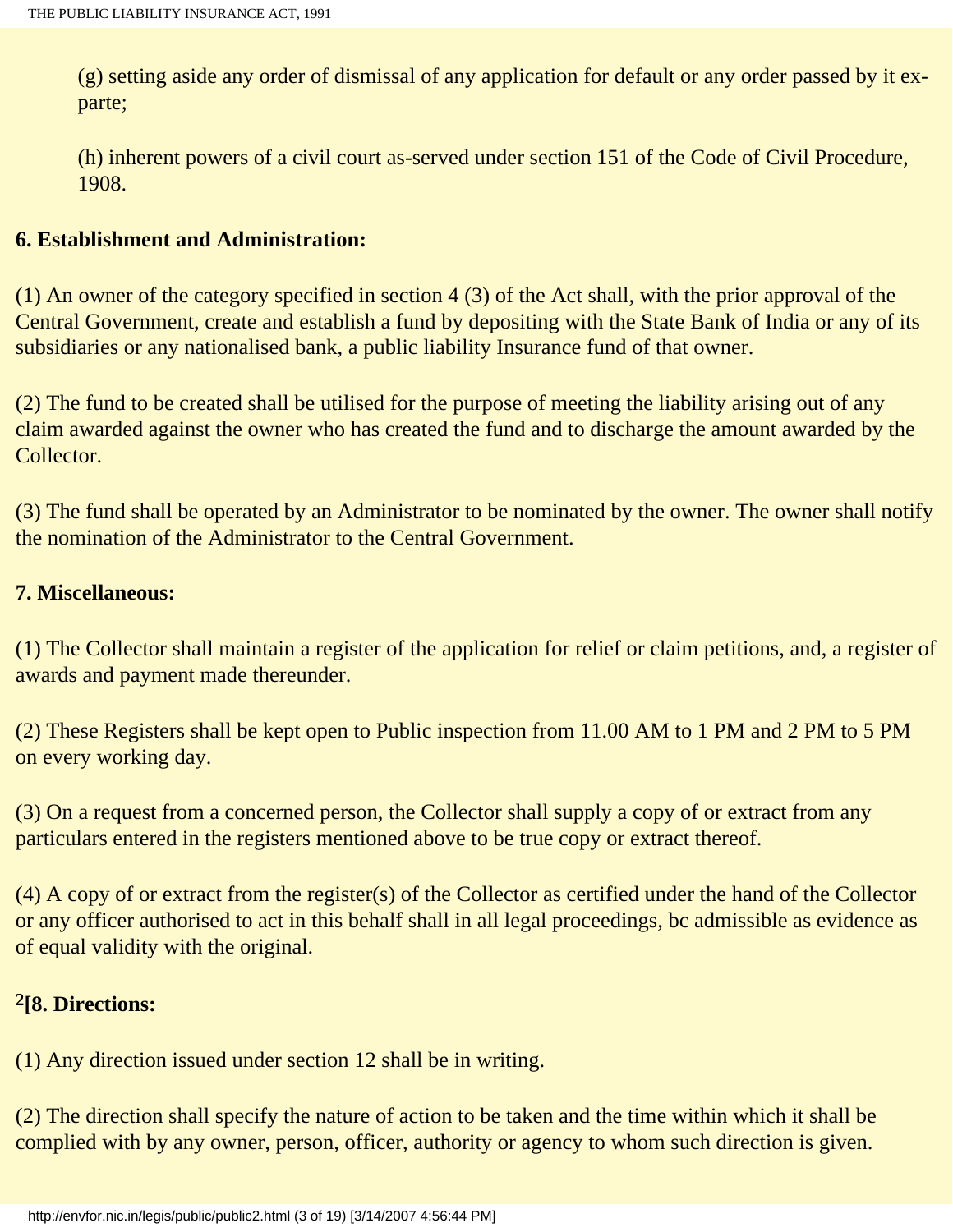(3) The owner, person, officer authority or agency to whom any direction is sought to be issued, shall be served with a copy of the proposed direction and shall be given an opportunity of not less than fifteen days from the date of service of the notice to file, with an officer designated in this behalf, the objections, if any, to the issue of the proposed direction.

(4) The Government shall within a period of forty five days from the date of receipt of the objections, or from the date upto which an opportunity is given to the owner, person, officer, authority or agency to file objections, whichever is earlier after considering the objections, if any, received from the owner, person, officer, authority or agency sought to be directed and for reasons to be recorded in writing, confirm, modify or decide not to issue the proposed direction.

(5) In a case where the Government is of the opinion that in view of the likelihood of a grave injury to the public it is not expedient to provide an opportunity to file objections against the proposed direction, it may, for reasons to be recorded in writing, issue directions without providing such an opportunity.

(6) Every notice or direction required to be issued under this rule shall be deemed to be duly served,

(a) where the person to be served is a company, if the document is addressed in name of the company, at its registered office or at its principal office or place or business, and is either,

(i) sent by registered post; or

(ii) delivered or affixed al some conspicuous part of the premises at its registered office or at the principal office or place Of business;

(b) where the person to be served is an owner serving in Government, if the document is addressed to the person and a copy thereof is endorsed to his Head of the Department and also to the Secretary to the Government, as the case may be, incharge of the Department in which, for the time being, the business relating to the Department, in which the officer is employed, is transacted and is either,-

(i) sent by registered post; or

(ii) is given or tendered to him:

(c) in any other case, of the document is addressed to the person to be served, and--

(i) is given or tendered to him; or

(ii) in such person cannot be found, is affixed on some conspicuous part of his last known place or residence or business, or is given or tendered to some adult member of his family or is affixed on some conspicuous part of the land or building, if any, to which it relates, or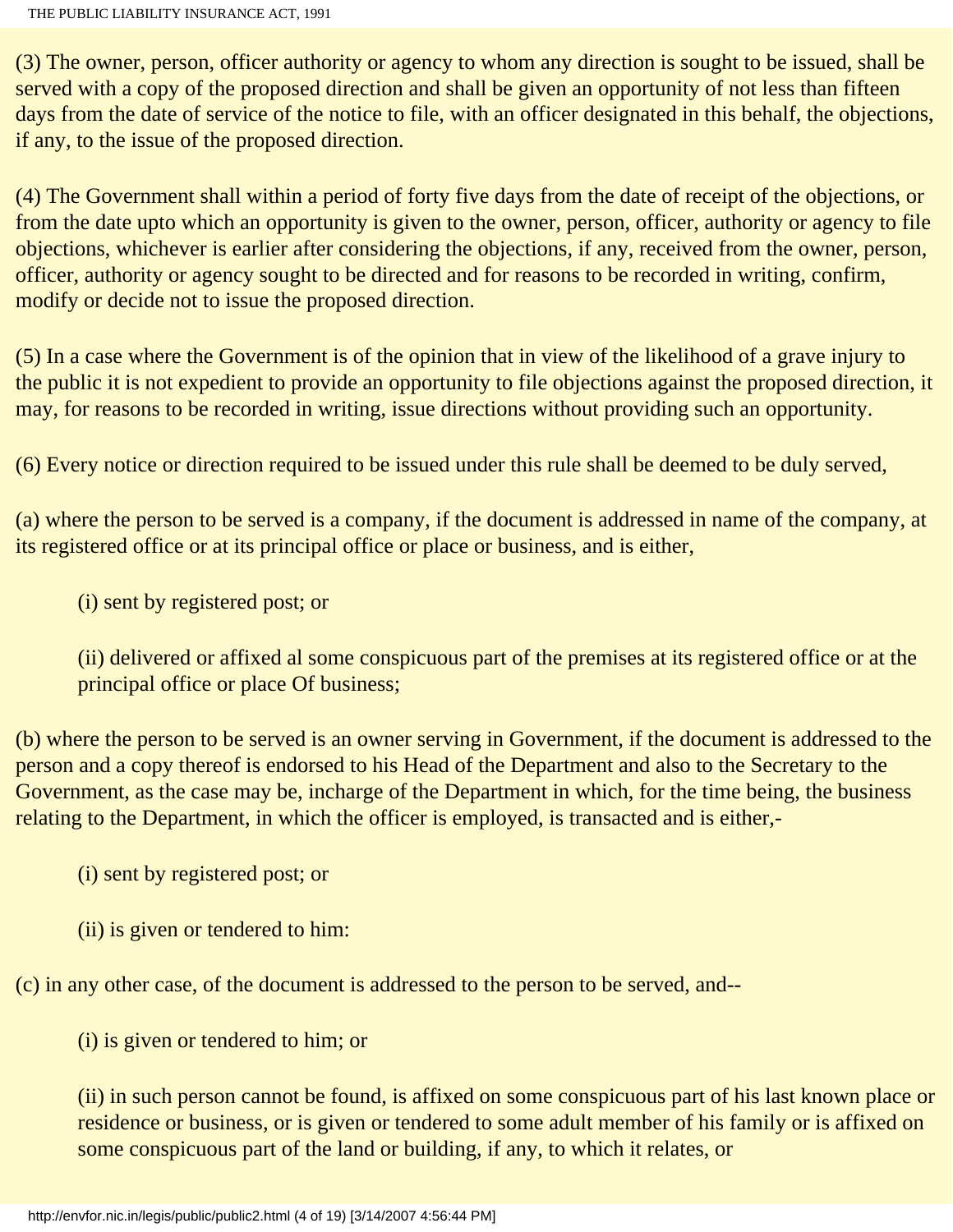(iii) is sent by registered post to that person.

*Explanation*-- For the purpose of this rule;-

(a) "company" means any body corporate and includes a firm or other association of individuals;

(b) "a Servant" not a member of the family.

#### **9. Manner of giving Notice:**

The manner of giving notice under clause (b) of section 18 shall be as follows:--

(a) The notice shall be in writing in Form II.

(b) The person giving notice may send a copy of the same to-

(i) if the alleged offence has taken place in a Union Territory-

(a) the Central Board or the Committee/person or body of persons delegated the powers Of the Central Board under the Water (Prevention and Control of Pollution) Act, 1974 (6 of 1974) and Air (Prevention and Control of Pollution) Act, 1981 (14 of 1981); and

(b) Ministry of Environment and Forests (represented by the Secretary to the Government of India);

(ii) if the alleged offence has taken place in the State-

(a) the State Board for the Prevention and Control of Water Pollution constituted under the Water (Prevention and Control of Pollution) Act, 1974 (6 of 1974); and

(b) the Government of the State (represented by the Secretary to the State Government incharge of Environment); and

(c) the Ministry of Environment and Forests (represented by the Secretary to the Government of India);

(iii) if the alleged offence has taken place in a District, the District Collector.

(a) The notice shall be sent by registered post acknowledgment due; and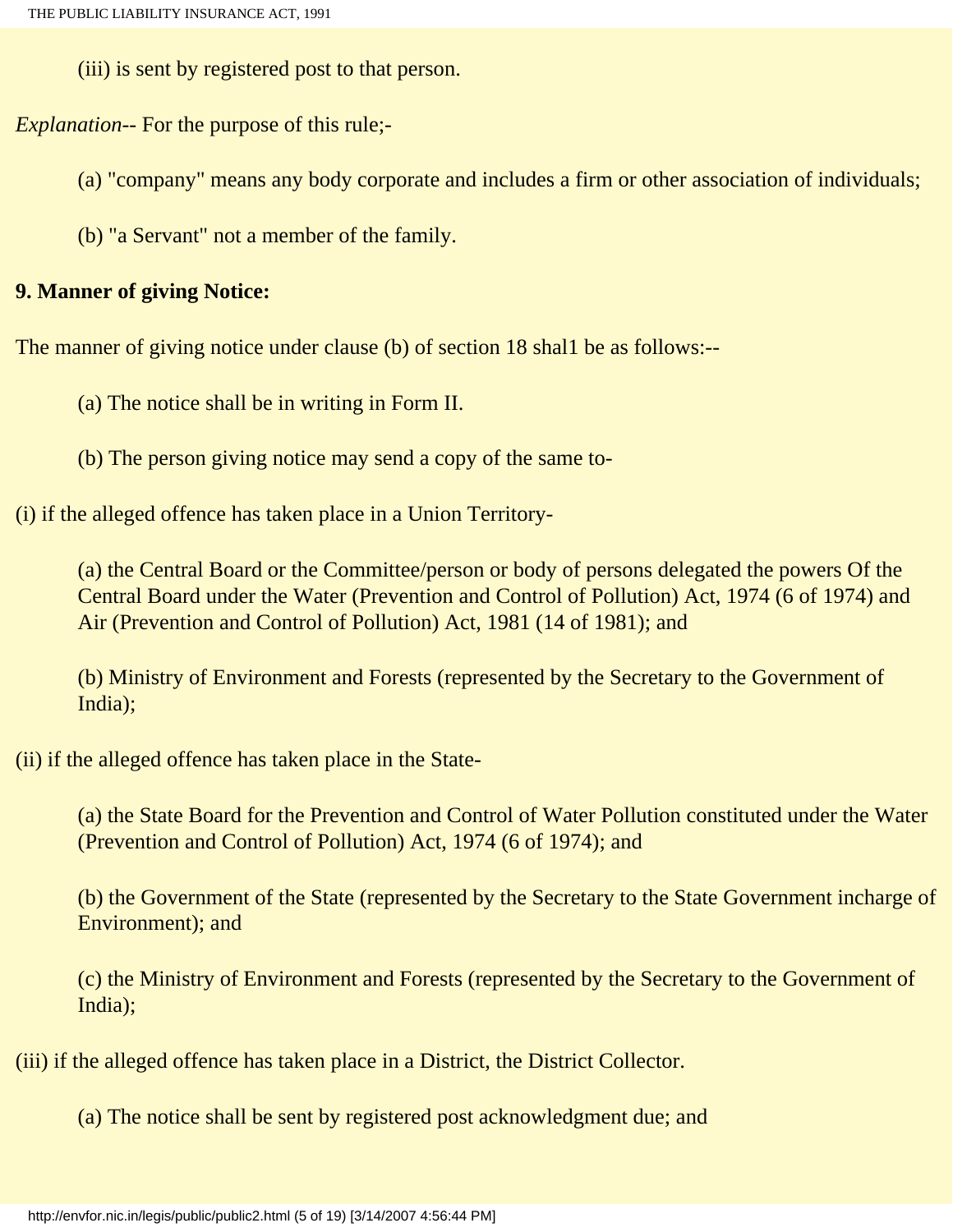(b) The period of sixty days mentioned in clause (b) of section 18 of the Act, (6 of 1991) shall be reckoned from the date it is first received by one of the authorities mentioned above.]

#### **10. Extent of Liability:**

(1) Subject to the provision of sub-section (2A) of section 4 of the Act, the maximum aggregate liability of the insurer to pay relief under an award to the several claimants arising out of an accident shall not exceed rupees five crores and in case of more than one accident during the currency of the policy or one year, whichever is less, shall not exceed rupees fifteen crores in the aggregate.

(2) In awarding relief under the Act, the Collector shall ensure that the insurer's maximum liability under the Insurance Policy does not exceed the limits stipulated in sub-rule (1).

(3) Any award for relief which exceeds the amount payable under the insurance Policy shall be met from the Relief Fund and in case the award exceeds the total of the amount of insurance and the Relief Fund, the amount which falls short of such sum payable shall by the owner.

## **11. Contribution of owner to the Environmental Relief Fund:**

(1) An owner shall contribute to the Environmental Relief fund a sum equal to the premium payable to the insurer

(2) Every contribution to the Environmental Relief Fund under sub-rule (I) shall be payable to the insurer, together with the amount of premium.

(3) The contribution receiving by the insurer shall be remitted as per the scheme under section 7A of the Act.]

## **FORM I**

## **FORM OF APPLICATION FOR COMPENSATION**

| Shri/Shrimati/Kumari* | Son of/daughter                                   |
|-----------------------|---------------------------------------------------|
| of/Widow* of Shri     | died/had sustained- injuries in an                |
| accident on           | accident and other information are given below :- |

1. Name and Father's name of person injured/dead (husband's name in case of married woman or widow)

2. Address of the person injured/dead.

3. Age \_\_\_\_\_\_\_\_\_\_\_ Date of Birth \_\_\_\_\_\_\_\_\_\_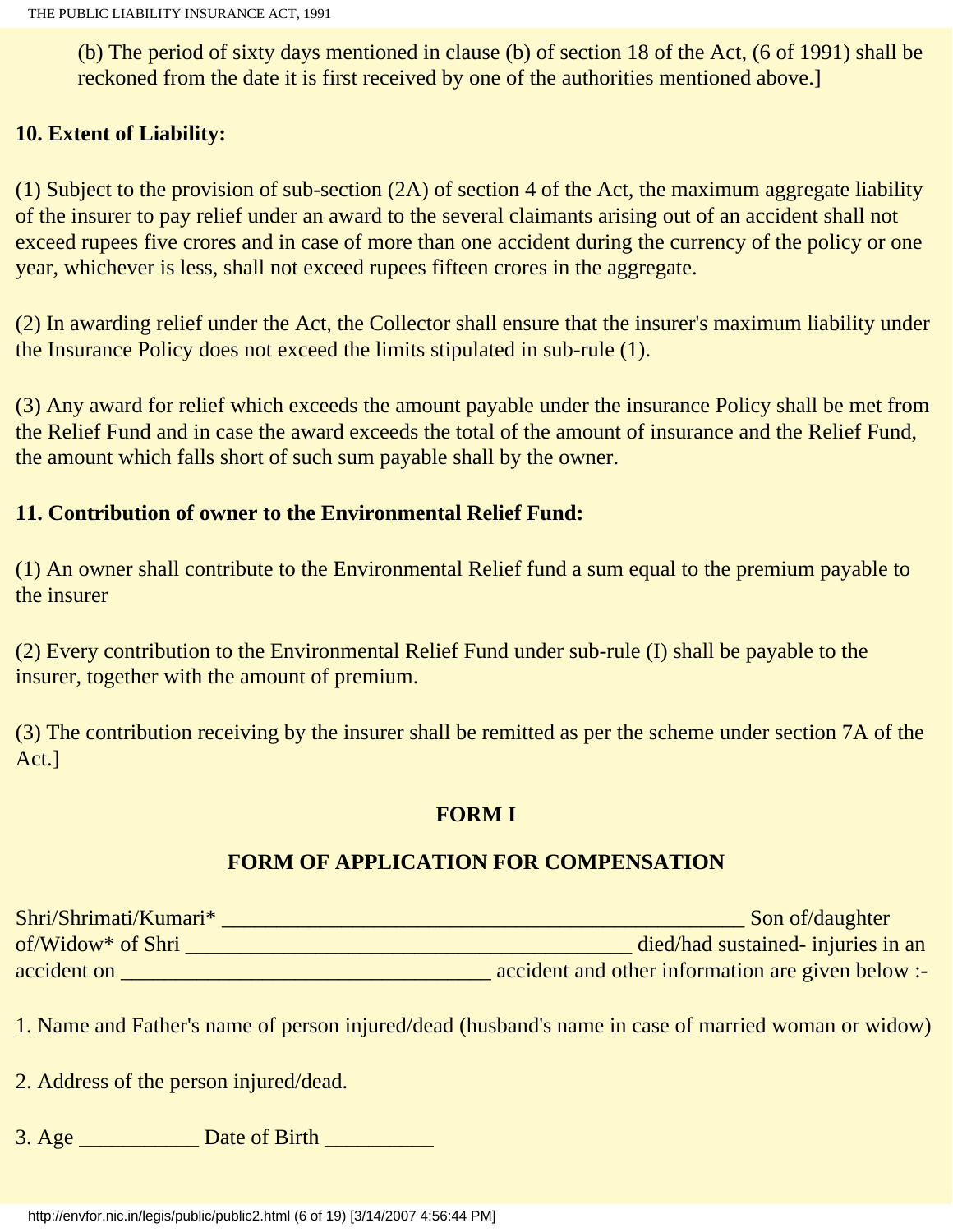THE PUBLIC LIABILITY INSURANCE ACT, 1991

- 4. Sex of the person injured/dead:
- 5. Place, date and time of accident:
- 6. Occupation of the person injured/dead:
- 7. Nature of injuries sustained:
- 8. Name and Address of Police Station in whose jurisdiction accident took place or was registered:
- 9. Name and Address of the Medical Officer/Practitioner who attended on the injured/dead:
- 10. Name and address of the Claimant/ claimants:
- 11. Relationship with the deceased: who particulars in respect of
- 12. Any other information that may be considered necessary or helpful in the disposal of the claim:

I hereby swear and affirm that all the facts noted above are true to the best of my knowledge and belief.

SIGNATURE OF THE CLAIMANT

-----------------------------------------------------------------

\* Strike out whichever is not applicable

\_\_\_\_\_\_\_\_\_\_\_\_\_\_\_\_\_\_\_\_\_\_\_\_\_\_\_\_\_\_\_\_\_\_ \_\_\_\_\_\_\_\_\_\_\_\_\_\_\_\_\_\_\_\_\_\_\_\_\_\_\_\_\_\_\_\_\_\_

\_\_\_\_\_\_\_\_\_\_\_\_\_\_\_\_\_\_\_\_\_\_\_\_\_\_\_\_\_\_\_\_\_\_

\_\_\_\_\_\_\_\_\_\_\_\_\_\_\_\_\_\_\_\_\_\_\_\_\_\_\_\_\_\_\_\_\_\_

#### **3[FORM-II**

### FORM OF NOTICE [See rule  $9(1)$ ] By Registered post acknowledgement due

From\* \_\_\_\_\_\_\_\_\_\_\_\_\_\_\_\_\_\_\_\_\_\_\_\_\_\_\_\_\_\_\_\_\_\_

To \_\_\_\_\_\_\_\_\_\_\_\_\_\_\_\_\_\_\_\_\_\_\_\_\_\_\_\_\_\_\_\_\_\_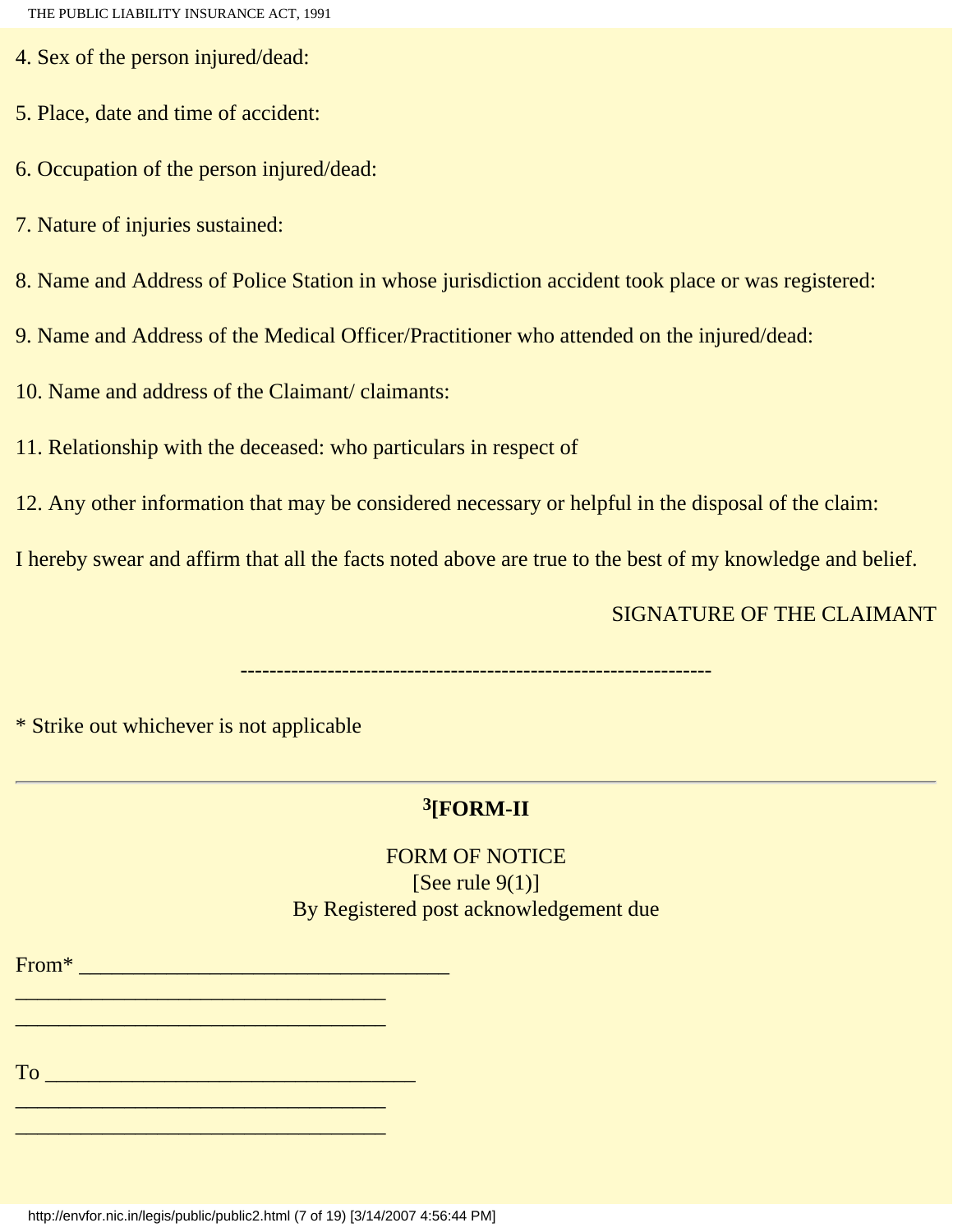THE PUBLIC LIABILITY INSURANCE ACT, 1991

\_\_\_\_\_\_\_\_\_\_\_\_\_\_\_\_\_\_\_\_\_\_\_\_\_\_\_\_\_\_\_\_\_\_ \_\_\_\_\_\_\_\_\_\_\_\_\_\_\_\_\_\_\_\_\_\_\_\_\_\_\_\_\_\_\_\_\_\_ \_\_\_\_\_\_\_\_\_\_\_\_\_\_\_\_\_\_\_\_\_\_\_\_\_\_\_\_\_\_\_\_\_\_

Notice under clause (b) of Section 18 of the Public Liability Insurance Act, 15991:

Whereas it appears to me/us that an offence under the Public Liability Insurance Act, 1991 (6 of 1991) has been committed/is being committed by\*\*\_

I/We hereby give notice of sixty days under clause (b) of section 18 of the Public Liability Insurance Act, 1991 of my/our intention to file a complaint in the Court against (2)

for violation of section of the Public Liability Insurance Act, 1991.

| I/We, in support of this notice, hereby enclose the following documents <sup>***</sup> as evidence of proof of |
|----------------------------------------------------------------------------------------------------------------|
| violation of the Public Liability Insurance Act, 1991:- Place                                                  |
| Date                                                                                                           |

Signature(s)

\* In case the notice is given in the name of a company, documentary evidence authorising the person to sign the notice shall be enclosed to this notice.

\*\* here give the name and address of the alleged offender. In ease of a handling/manufacturing/processing/operating unit indicate the name of the unit/location/and nature of activity.

\*\*\* Documentary evidence includes photographs/technical reports/health reports of the area; etc., relating to the alleged violation/offence.] ------------------------------------------------

1 Extract from the Gazette of India: Part II, Sec 3, Sub-sec. (ii) dated 15-5-91.

<sup>2</sup> Inserted by G.S.R. 596 (E) dt. 20-9-1991.

3 Inserted by G.S.R. 596(E) dt. 20-9-1991.

## **MINISTRY OF ENVIRONMENT AND FORESTS**

(Department of Environment, Forests and Wild Life) **NOTIFICATIONS1**

New Delhi, the 15th November, 1991

**S.O. 779(E).-**In exercise of the powers conferred by section 19 of the Public Liability Insurance Act,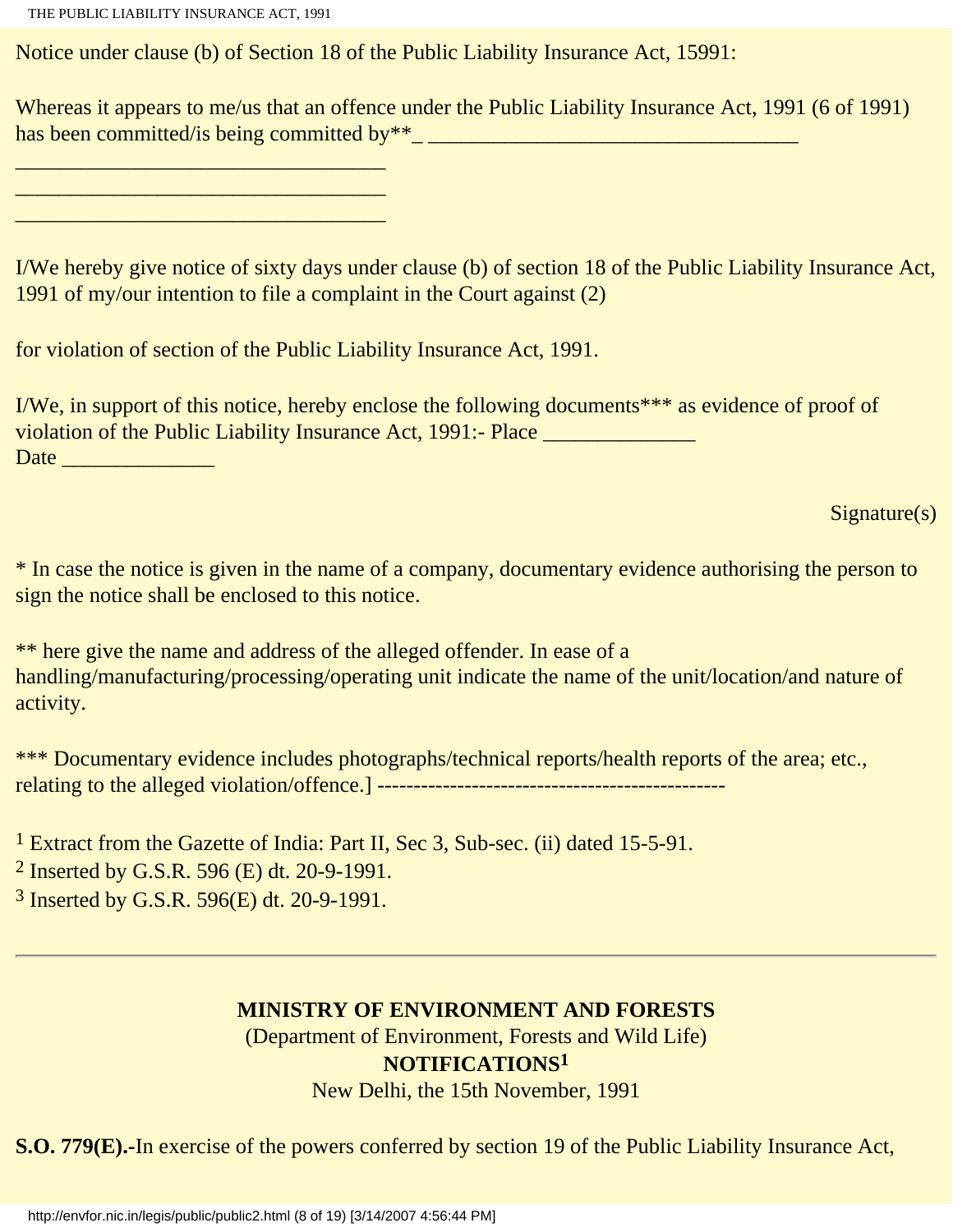--------------------------

1991 (6 of 1991), the Central Government hereby delegates the powers vested in it under section 12 of the said Act to the respective State Governments, to exercise the same within their respective jurisdiction subject to the condition that the Central Government may revoke such delegation of powers in respect of all or any one or more of the State Governments or may itself invoke the provisions of above section of the Act, if in the opinion of the Central Government such a course of action is necessary in public interest.

[F.N. 18(3)/91-PL]

**S.O. 780(E). -**In exercise of the powers conferred by section 19 of' the Public Liability Insurance Act, 1991 (6 of 1991), the Central Government hereby delegates the powers and functions vested in it under sections 9, 10 and 11 to the State Governments, to exercise the same within their respective jurisdiction and to the Central Pollution Control Board for the whole of India, subject to the condition that the Central Government may revoke such delegation of powers in respect of all or any one or more of the State Governments or the Central Pollution Control Board, or may itself invoke the provisions of the above section of the Act, if in the opinion of the Central Government such a 60urse of action is necessary in public interest.

> [F.N. 18(3)/91-PL] MUKUL SANWAL, Jt. Secy.

1 Extracts from the Gazette of India: Extraordinary, Part II, Sec. 3, Sub. Sec. (ii) dated 15.11.91.

#### **MINISTRY OF ENVIRONMENT AND FORESTS NOTIFICATION**

New Delhi, the 24th March, 1992

**S.0. 227 (E).-**In exercise of the powers conferred by clause (d) of Section 2 of the Public Liability Insurance Act, 1991 (6 of 1991), the Central Government hereby specifies the quantities shown in column 3 of the Table below for which or exceeding which every owner handling the hazardous substance mentioned in the corresponding entry in column 2 thereof shall take out insurance policy as per the provisions of the said Act.

## **TABLE**

#### **LIST OF CHEMICALS WITH QUANTITIES FOR APPLICATION OF PUBLIC LIABILITY**

http://envfor.nic.in/legis/public/public2.html (9 of 19) [3/14/2007 4:56:44 PM]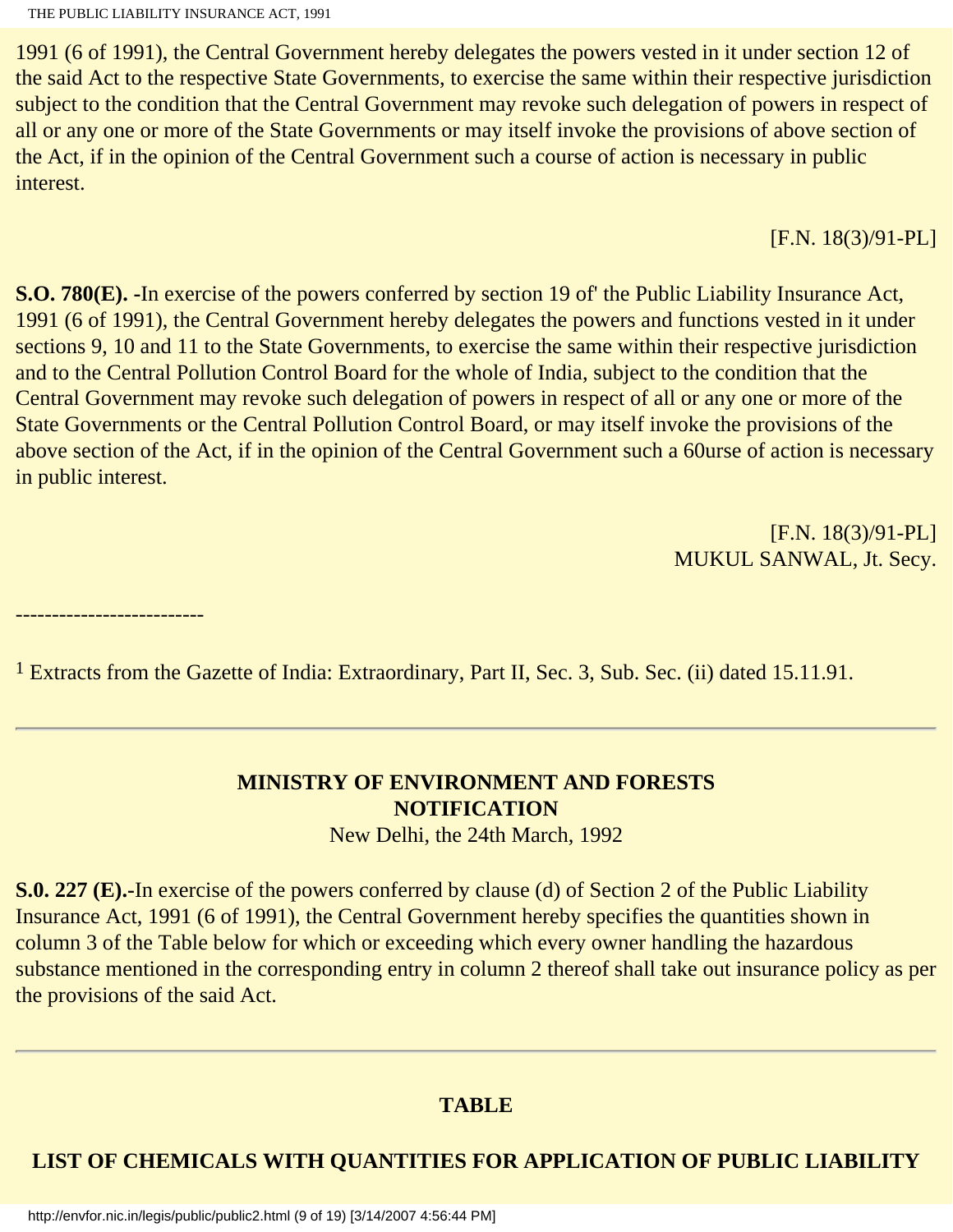## **INSURANCE ACT**

| SI. No.         | <b>Name of hazardous substances</b>                       | <b>Quantity</b> | <b>CAS Chemical</b><br><b>Abstract</b><br><b>Service</b><br><b>Number</b> |
|-----------------|-----------------------------------------------------------|-----------------|---------------------------------------------------------------------------|
| $\mathbf{1}$    | $\overline{2}$                                            | 3               | $\overline{4}$                                                            |
|                 | <b>PART - 1</b>                                           |                 |                                                                           |
|                 | <b>GROUP 1 - TOXIC SUBSTANCES</b>                         |                 |                                                                           |
| $\mathbf 1$     | <b>Aldicarb</b>                                           | <b>100 kg</b>   | 116-06-3                                                                  |
| $\overline{2}$  | 4-Aminodiphenyl                                           | $1$ kg          | $96-67-1$                                                                 |
| 3               | <b>Amiton</b>                                             | $1$ kg          | 78-53-5                                                                   |
| $\overline{4}$  | Anabasine                                                 | 100 kg          | 494-52-0                                                                  |
| 5               | Arseinc pentoxide, Arsenic (V) acid & salts               | 100 kg          |                                                                           |
| $6\phantom{a}6$ | Arsenic trioxide, Arscius (III) acid & salts              | 100 kg          |                                                                           |
| $\overline{7}$  | Arsine (Arsenic hydride)                                  | <b>10 kg</b>    | 7784-42-1                                                                 |
| 8               | Azinphos-ethyl                                            | 100 kg          | 2642-71-9                                                                 |
| 9               | Azinphos-methyl                                           | 100 kg          | 86-50-0                                                                   |
| 10              | <b>Benzidine</b>                                          | $1$ kg          | $92 - 87 - 5$                                                             |
| 11              | <b>Benzidine salts</b>                                    | $1$ kg          |                                                                           |
| 12              | Beryllium (powders, compounds)                            | <b>10 kg</b>    |                                                                           |
| 13              | Bis (2-chloroethyl) sulphide                              | $1$ kg          | 505-60-2                                                                  |
| 14              | Bis (chloromethyl) ether                                  | $1$ kg          | 542-88-1                                                                  |
| 15              | Carbophuran                                               | 100 kg          | 1563-66-2                                                                 |
| 16              | Carbophenothion                                           | 100 kg          | 786-19-6                                                                  |
| 17              | Chlorefenvinphos                                          | 100 kg          | 470-90-6                                                                  |
| 18              | 4-(Chloroformyl) morpholine                               | $1$ kg          | 15159-40                                                                  |
| 19              | Chloromethyl methyl ether                                 | $1$ kg          | 107-30-2                                                                  |
| 20              | Cobalt (metal, oxides, carbonates, sulphides, as powders) | 1 <sub>t</sub>  |                                                                           |
| 21              | <b>Crimidine</b>                                          | 100 kg          | 535-89-7                                                                  |
| 22              | Cynthoate                                                 | 100 kg          | 3734-95-0                                                                 |
| 23              | Cycloheximide                                             | 100 kg          | $66 - 81 - 9$                                                             |
| 24              | <b>Demeton</b>                                            | 100 kg          | 806548-3                                                                  |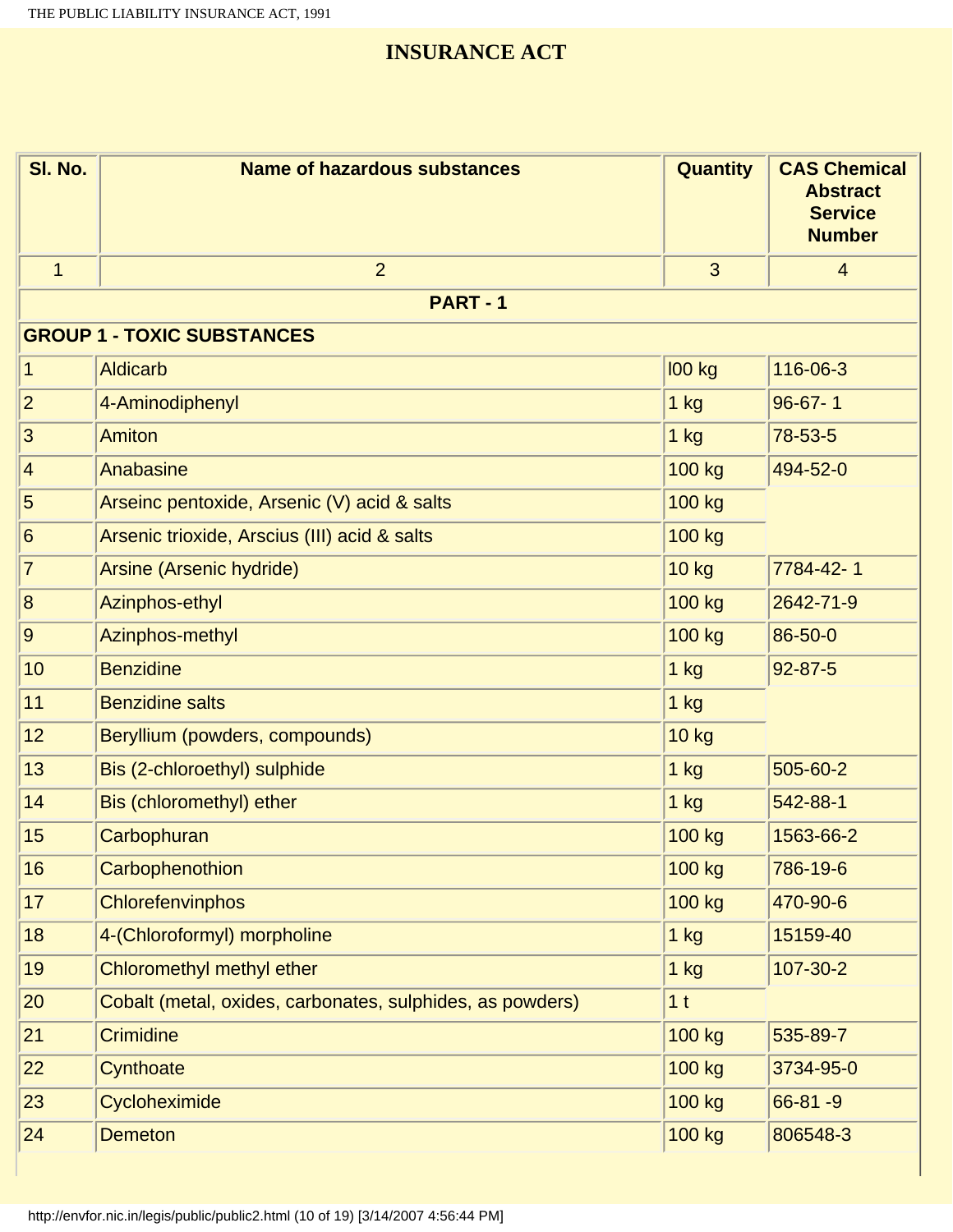| 25 | <b>Dialifos</b>                                     | 100 kg         | 10311-84-9 |
|----|-----------------------------------------------------|----------------|------------|
| 26 | OO-Diethyl S-ethylsulphinylmethyl phosphorothiate   | 100 kg         | 2588-05-8  |
| 27 | OO-Diethyl S-ethylsulphonylmethyl phosphorothioate  | 100 kg         | 2588-06-9  |
| 28 | OO-Diethyl S-ethylthiomethyl Phosphorothioate       | 100 kg         | 2600-69-3  |
| 29 | OO-Diethyl S-isopropylthiomethyl phosphorodithioate | 100 kg         | 78-52-4    |
| 30 | OO-Diethyl S-propylthiomethyl phosphorodithioate    | 100 kg         | 3309-68-0  |
| 31 | <b>Dirnefox</b>                                     | <b>100kg</b>   | 115-264    |
| 32 | Dimethylcarbamoyl chloride                          | $1$ kg         | 79-44-7    |
| 33 | <b>Dimelhylnitrosamine</b>                          | $1$ kg         | 62-75-9    |
| 34 | Dimethyl phosphoramidocynicidic acid                | 1 <sub>t</sub> | 6391741-9  |
| 35 | <b>Diphacinone</b>                                  | <b>100kg</b>   | 82-66-6    |
| 36 | <b>Disulfoton</b>                                   | 100 kg         | 298-04-4   |
| 37 | <b>EPN</b>                                          | 100 kg         | 2104-64-5  |
| 38 | <b>Ethion</b>                                       | 100 kg         | 563-12-2   |
| 39 | <b>Fensulfothion</b>                                | 100 kg         | 115-90-2   |
| 40 | <b>Fluenetil</b>                                    | 100 kg         | 4301-50-2  |
| 41 | <b>Fluroacetic acid</b>                             | $1$ kg         | 14449-0    |
| 42 | <b>Fluoroacetic acid, salts</b>                     | $1$ kg         |            |
| 43 | Ruoroacetic acid, esters                            | $1$ kg         |            |
| 44 | Fluoroacetic acid, amides                           | $1$ kg         |            |
| 45 | 4-Fluorobutyric acid                                | $1$ kg         | 62-23-7    |
| 46 | 4-Fluorobutyric acid, salts                         | $1$ kg         |            |
| 47 | 4-Fluorobutyric acid, esters                        | $1$ kg         |            |
| 48 | 4-Fluorobutyric acid, amides                        | $1$ kg         |            |
| 49 | 4-Florocrotonic acid                                | $1$ kg         | 37759-72-1 |
| 50 | 4-Fluorocrotonic acid, salts                        | $1$ kg         |            |
| 51 | 4-Fluorocrotonic acid, esters                       | $1$ kg         |            |
| 52 | 4-Fluorocrotonic acid, amides                       | $1$ kg         |            |
| 53 | 4-Fluoro-2-hydroxybutyric acid, amides              | $1$ kg         |            |
| 54 | 4-Fluoro-2-hydroxybutyric acid, salts               | $1$ kg         |            |
| 55 | 4-Fluoro-2-hydroxybutyric acid, esters              | $1$ kg         |            |
| 56 | 4-Fluoro-2-hydroxybutyric acid, amides              | $1$ kg         |            |
| 57 | Glycolonitrile (Hydroxyacetoni trile)               | <b>100kg</b>   | 107-164    |
| 58 | 1, 2, 3, 7, 8, 9-Hexachlorodibenzo-p-dioxin         | 100g           | 194-8-74-3 |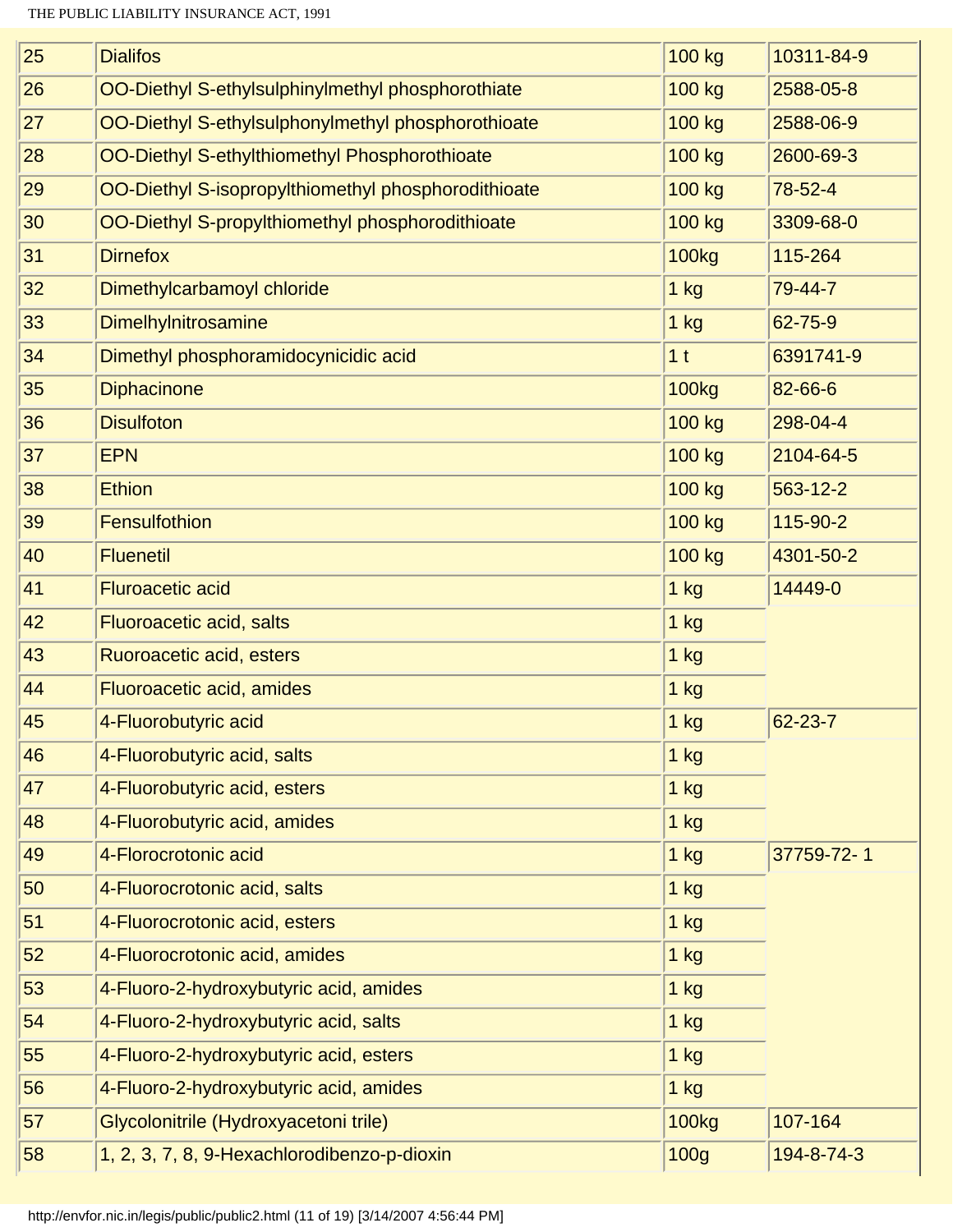| 59 | Hexamethyl phosphoramide                                     | $1$ kg         | 680-31-9       |
|----|--------------------------------------------------------------|----------------|----------------|
| 60 | <b>Hydrogen selenide</b>                                     | <b>10 kg</b>   | 7783-07-5      |
| 61 | Isobenzan                                                    | 100 kg         | 297-78-9       |
| 62 | <b>Isodrin</b>                                               | 100 kg         | 465-73-6       |
| 63 | Juglone (S-Hydroxynaphithalene 1,4 dione)                    | 100 kg         | 481-39-0       |
| 64 | 4, 4-Methylenebis (2-chloroniline)                           | <b>10 kg</b>   | $101 - 14 - 4$ |
| 65 | Mthyl isocynate                                              | 150 kg         | 624-83-9       |
| 66 | <b>Mevinphos</b>                                             | 100 kg         | 7786 34-7      |
| 67 | 2-Naphthylamine                                              | $1$ kg         | $91 - 59 - 8$  |
| 68 | 2-Nickel (metal, oxides, carbonates,                         | 1 <sub>t</sub> |                |
| 69 | <b>Nickel tetracarbonyl</b>                                  | 10kg           | 13463-39-3     |
| 70 | Oxygendisulfoton                                             | 100 kg         | 2497-07-6      |
| 71 | Oxygen difuoride                                             | 10kg           | 7783-41-7      |
| 72 | Paraxon (Diethyl 4-n;trophenyl phosphate)                    | 100 kg         | 31145-5        |
| 73 | Parathionf                                                   | 100 kg         | 56-38-2        |
| 74 | Parathion-methyl                                             | 100 kg         | 298-00-0       |
| 75 | Pentaborane                                                  | 100 kg         | 19624-22-7     |
| 76 | <b>Phorate</b>                                               | 100 kg         | 298-02-2       |
| 77 | Phosacetim                                                   | 100 kg         | 4104-14-7      |
| 78 | Phosgene (carbonyl chloride)                                 | 750 kg         | 7544-5         |
| 79 | Phospharnidon                                                | 100 kg         | 13171-21-6     |
| 80 | Posphine (Hydrogen phosphide)                                | 100 kg         | 7803-51-2      |
| 81 | Promurit (1-(3, 4-dichlorophenyl) 3-triazenelhiocarboxamide) | <b>100kg</b>   | 5836-73-7      |
| 82 | 1, 3-Propanesullone                                          | $1$ kg         | 1120-714       |
| 83 | 1-Propcn-2-chloro-1, 3-diol diacetate                        | <b>10 kg</b>   | 10118-72-6     |
| 84 | Pyrazoxon                                                    | 100 kg         | 108-34-9       |
| 85 | Selenium hexalluoride                                        | <b>10 kg</b>   | 7783-79-1      |
| 86 | Sodium selenite                                              | 100 kg         | 10102-18-8     |
| 87 | Stibine (Antimony hydride)                                   | 100 kg         | 7803-52-3      |
| 88 | <b>Sulfotep</b>                                              | 100 kg         | 3689-24-5      |
| 89 | Sulphur dichloride                                           | 1 <sub>t</sub> | 10545-99-0     |
| 90 | <b>Tellurium hexafluroride</b>                               | 100 kg         | 7783-80-4      |
| 91 | <b>TEPP</b>                                                  | 100 kg         | $107 - 49 - 3$ |
| 92 | 2, 3, 7, 8-Telrachlorodibenzo-p-dioxin (TCDD)                | $1$ kg         | 1746-01-6      |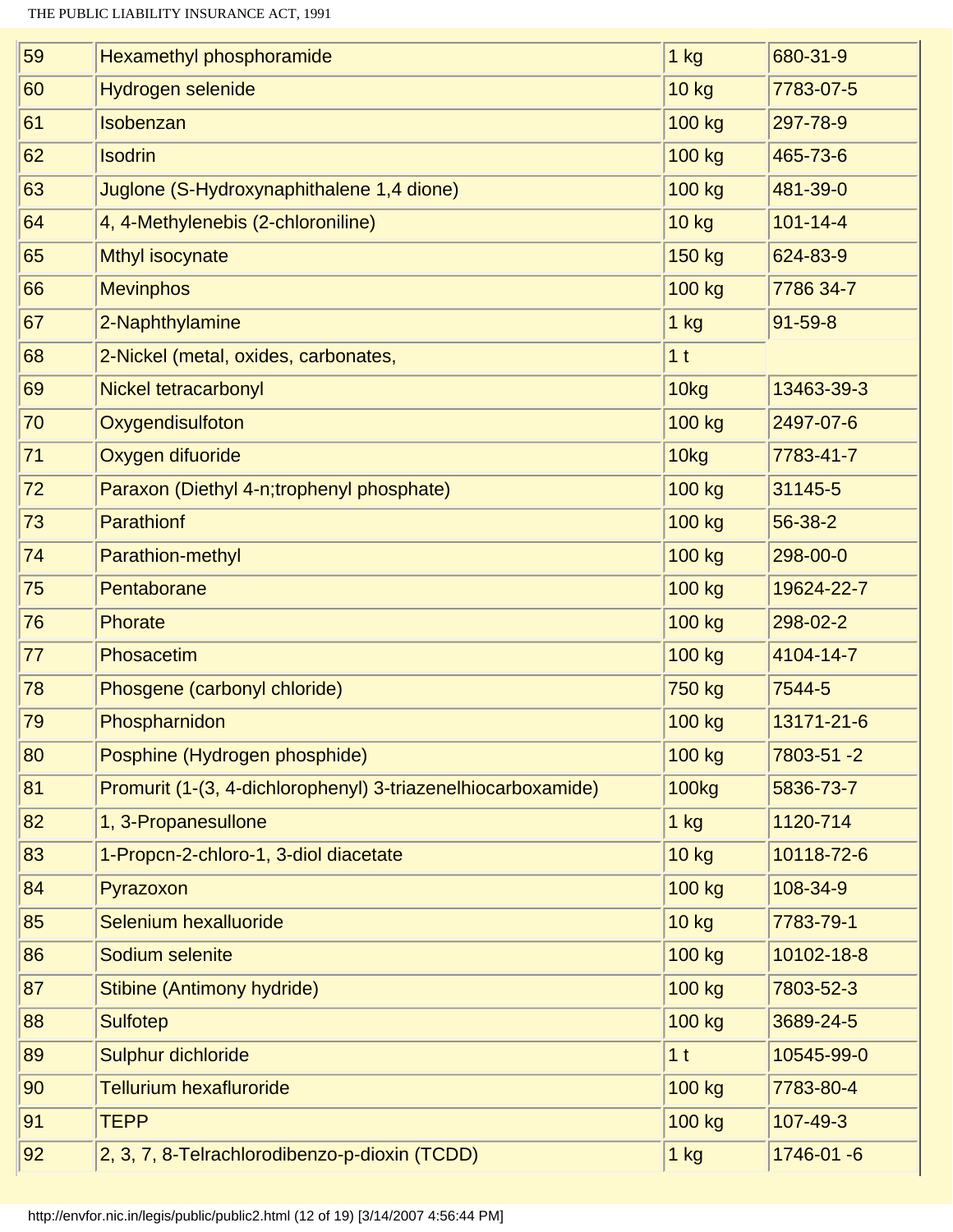| 93  |                                                                                      |                  | $80 - 12 - 6$  |
|-----|--------------------------------------------------------------------------------------|------------------|----------------|
|     | Telramethylenedisulphototramine                                                      | $1$ kg           |                |
| 94  | <b>Thionazin</b>                                                                     | 100 kg           | 297-97-2       |
| 95  | Tirpate (2, 4-Dimethyl-1, 3-di thiolane-2-calboxaldehyde O-<br>methylcarbamoyloxime) | 100 kg           | 26419-73-8     |
| 96  | Trichloromethanesulphenyl chloride                                                   | 100 kg           | 594-42-3       |
| 97  | 1-Tri (cyclohexyl) stannyl-l H-l, 2, 4-triazole                                      | 100 kg           | 41083-11-8     |
| 98  | <b>Triethylenemelamine</b>                                                           | <b>10 kg</b>     | $51 - 18 - 3$  |
| 99  | <b>Warfarin</b>                                                                      | 100 kg           | $81 - 81 - 2$  |
|     |                                                                                      |                  |                |
|     | <b>GROUP 2-TOXIC SUBSTANCES</b>                                                      |                  |                |
|     |                                                                                      |                  |                |
| 100 | Acetone cyanohydrin (2-Cyanopropan-2-01)                                             | 200 <sub>t</sub> | 75-86-5        |
| 101 | Acrolein (2-Propenal)                                                                | 20 <sub>t</sub>  | 107-02-8       |
| 102 | Acrylonitrile                                                                        | 20 <sub>t</sub>  | $107 - 13 - 1$ |
| 103 | Allyl alcohol (Propen-1-01)                                                          | 200 <sub>t</sub> | 107-18-6       |
| 104 | <b>Alylamine</b>                                                                     | 200 <sub>t</sub> | $107 - 11 - 9$ |
| 105 | Ammonia                                                                              | 50 <sub>t</sub>  | 7664-41-7      |
| 106 | <b>Bromine</b>                                                                       | 40 t             | 7726-95-6      |
| 107 | Carbon disulphide                                                                    | 20 <sub>t</sub>  | $75 - 15 - 0$  |
| 108 | <b>Chlorine</b>                                                                      | 10 <sub>t</sub>  | 7782-50-5      |
| 109 | Dipneyl ethane di-isocynate (MDI)                                                    | 20 <sub>t</sub>  | 101-68-8       |
| 110 | Ethylene dibromide (1, 2-Dibromocthanc)                                              | 5 <sub>t</sub>   | 106-93-4       |
| 111 | <b>Ethyloncimine</b>                                                                 | 50 <sub>t</sub>  | 151-56-4       |
| 112 | Formaldehyde (concentration <90%)                                                    | 5 <sub>t</sub>   | $50 - 00 - 0$  |
| 113 | Hydrogen cynide                                                                      | 5 <sub>t</sub>   | 74-90-8        |
| 114 | Hydrogen chloride (liquified gas)                                                    | 25               | 7647-01-0      |
| 115 | Hydrogen fluoride                                                                    | 5 <sub>t</sub>   | 7664-39-3      |
| 116 | Hydrogen sulphide                                                                    | 5 <sub>t</sub>   | 7783-064       |
| 117 | Methyl bromide (Bromomethane)                                                        | 20 <sub>t</sub>  | 74-83-9        |
| 118 | Nitrogen oxides                                                                      | 50 <sub>t</sub>  | 11104-93-1     |
| 119 | Propylineimine                                                                       | 50t              | $75 - 55 - 8$  |
| 120 | Sulphur dioxide                                                                      | 20 <sub>t</sub>  | 7446-09-5      |
| 121 | <b>Sulphur trioxide</b>                                                              | 15t              | 7446-11-9      |
| 122 | <b>Tetraethyl lead</b>                                                               | 5 <sub>t</sub>   | 78-00-2        |

I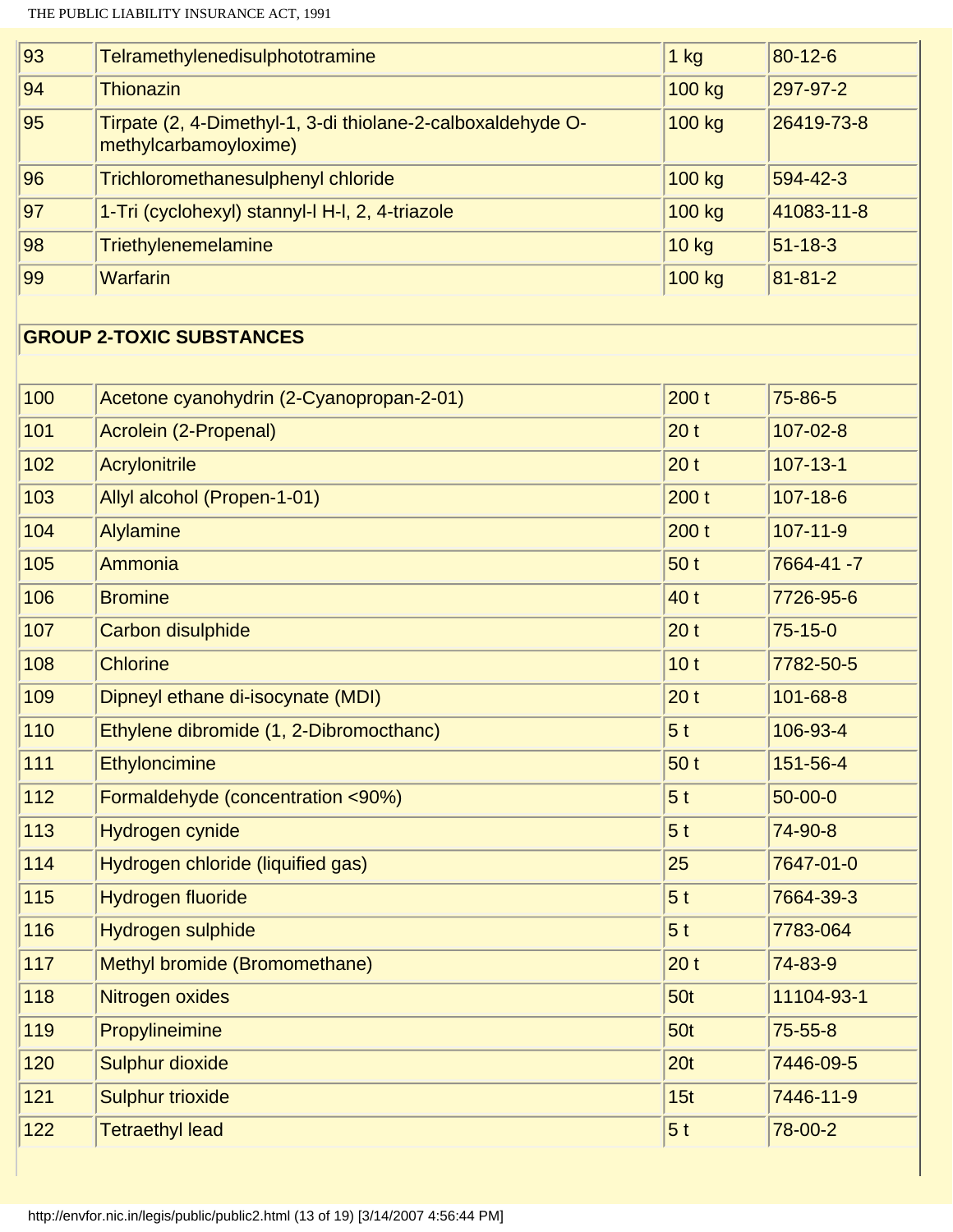#### THE PUBLIC LIABILITY INSURANCE ACT, 1991

| 123                                 | <b>Tetramethyl lead</b>                                                                  | 5 <sub>t</sub>  | $75 - 74 - 1$  |
|-------------------------------------|------------------------------------------------------------------------------------------|-----------------|----------------|
| 124                                 | Toluene di-isocynate (TDI)                                                               | 10 <sub>t</sub> | 584-84-9       |
|                                     |                                                                                          |                 | $75-01 -4$     |
|                                     | <b>GROUP 3-HIGHLY REACTIVE SUBSTANCES</b>                                                |                 |                |
|                                     |                                                                                          |                 |                |
| 125                                 | Acetylene (ethyne)                                                                       | 5 <sub>t</sub>  | 74-86-2        |
| 126                                 | a. Ammonium nitrate (I)                                                                  | 350t            | 6484-52-2      |
|                                     | b. Ammonium nitrate in form of fertiliser (2)                                            | 1250 t          |                |
| 127                                 | 2, 2-Bis (tcrt-butylperoxy) butane) (concentration $\geq 70\%)$                          | 5 <sub>t</sub>  | 2167-23-9      |
| 128                                 | 1, 1-Bis (tert-butylperoxy) cyclohexane (concentration $\geq 80\%$ )                     | 5 <sub>t</sub>  | 3006-86-8      |
| 129                                 | tert-Butyl proxyacetate (concentration $\geq 70\%)$                                      | 5 <sub>t</sub>  | $107 - 71 - 1$ |
| 130                                 | $tert$ -Butyl peroxyisobutyrate (concentration $\geq 80\%$ )                             | 5 <sub>t</sub>  | 109-13-7       |
| 131                                 | tert-Butyl peroxy isopropY1 carbonate (concentration -- ≥80%)                            | 5 <sub>t</sub>  | 2372-21-6      |
| 132                                 | tert-Butyl peroxymalcate (concentration- $\geq 80\%$ )                                   | 5 <sub>t</sub>  | 1931 - 62-0    |
| 133                                 | tert-Butyl peroxypivalate (concentration $\geq 77\%$ )                                   | 50 <sub>t</sub> | $927 - 07 - 1$ |
| 134                                 | dibenzyl peroxydicarbonate (concentration $\geq 90\%$ )                                  | 5 <sub>t</sub>  | 2144-45-8      |
| 135                                 | Di-sec-butyl peroxydicarbonate (concentration $\geq 80\%$ )                              | 5 <sub>t</sub>  | 19910-65-7     |
| 136                                 | Diethyl peroxydicarbonate (concentration $\geq 30\%$ )                                   | 50 <sub>t</sub> | 14666-78-5     |
| 137                                 | 2, 2-dihydroperoxypropanc (concentration ≥30%)                                           | 5 <sub>t</sub>  | 2614-76-08     |
| 138                                 | $di$ -isobutyryl peroxide concentration $\geq 50\%)$                                     | 50t             | 3437-84-1      |
| 139                                 | Di-n-propyl peroxydicarbonate (concentration ≥80%)                                       | 5 <sub>t</sub>  | 16066-38-9     |
| 140                                 | Ethylene oxide                                                                           | 5 <sub>t</sub>  | $75-21 - 8$    |
| 141                                 | <b>Elyl nilrat</b>                                                                       | 50t             | 625-58-1       |
| 142                                 | 3, 3, 6, 6, 9, 9Hcxamcthyl-1, 2, 4, 5-tertoxacyclononane<br>(concentration $\geq 75\%$ ) | 50 <sub>t</sub> | 22397-33-7     |
| 143                                 | <b>Hydrogen</b>                                                                          | 2 <sub>t</sub>  | 1333-74-0      |
| 144                                 | <b>Liquid Oxygen</b>                                                                     | 200 t           | 7782-41-7      |
| 145                                 | Melhyl ethyl ketone peroxide (concentration 260%)                                        | 5 <sub>t</sub>  | 1338-93-4      |
| 146                                 | Methyl isobutyl ketone peroxide (concentration 260%)                                     | 50 <sub>t</sub> | 37206-20-5     |
| 147                                 | Peracetic acid (concentration 260%)                                                      | 50 <sub>t</sub> | $79 - 21 - 0$  |
| 148                                 | Propylene oxide                                                                          | 5 <sub>t</sub>  | 75-56-9        |
| 149                                 | Sodium chlorate                                                                          | 25t             | 7775-09-9      |
| <b>GROUP 4 EXPLOSIVE SUBSTANCES</b> |                                                                                          |                 |                |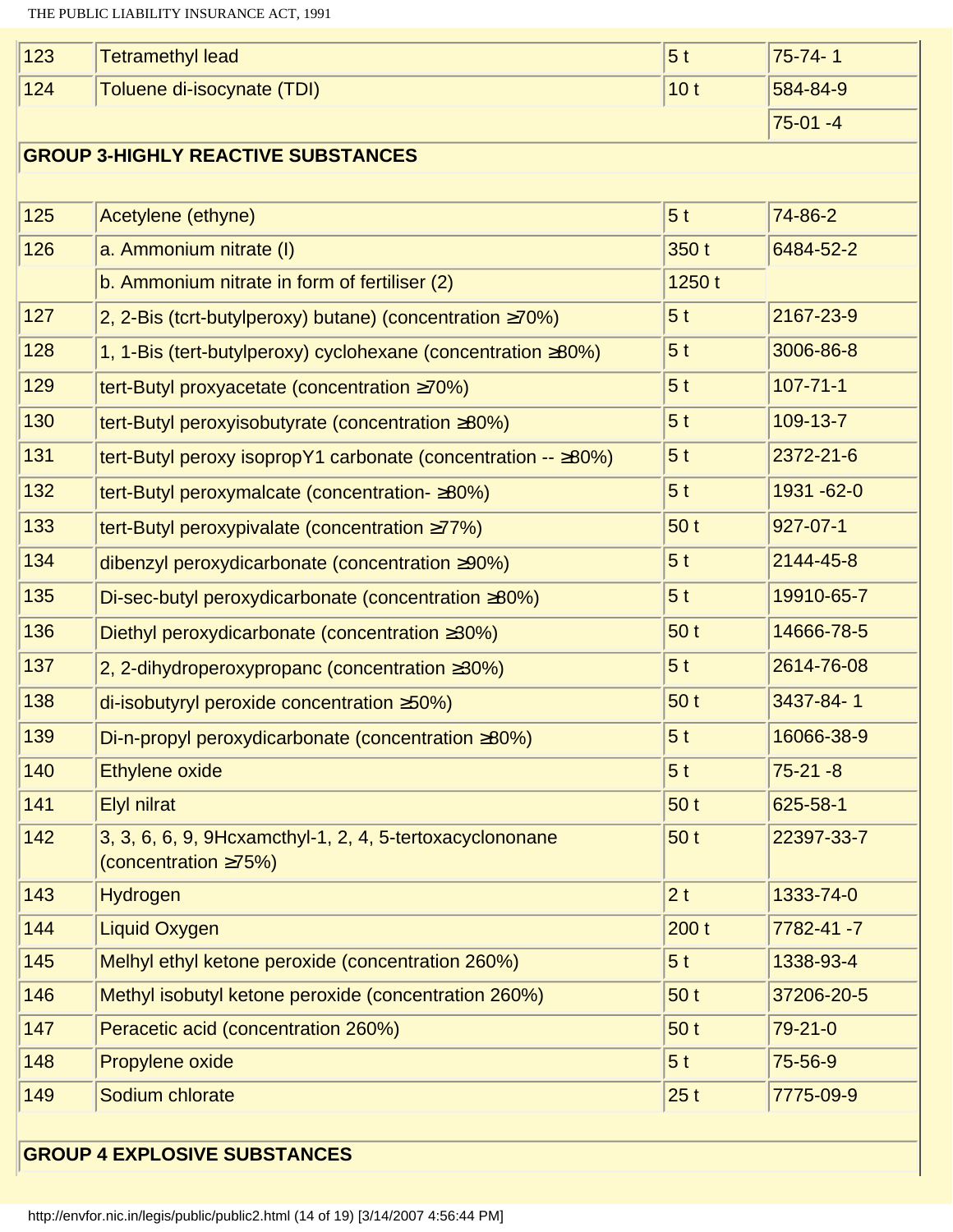| 150 | <b>Barium azide</b>                                 | 50 <sub>t</sub> | 18810-58-7       |
|-----|-----------------------------------------------------|-----------------|------------------|
| 151 | Bis (2,4, 6-trinitrophenyl) amine                   | 50 <sub>t</sub> | 131 - 073 - 7    |
| 152 | <b>Chlorotrinitro benzene</b>                       | 50 <sub>t</sub> | 28260-61-9       |
| 153 | Cellulose nitrate (containing 12.6% Nitrogen)       | 50 <sub>t</sub> | 9004-70-0        |
| 154 | Cyclotetramethylenctcranitramine                    | 50 <sub>t</sub> | $2691 - 41 - 0$  |
| 155 | Cyclotrimethylenetiranitramine                      | 50 <sub>t</sub> | 121-82-1         |
| 156 | Diazodinitsphenol                                   | 10 <sub>t</sub> | 7008-81-3        |
| 157 | Dicthylene glycol dinitrate                         | 10 <sub>t</sub> | $693 - 21 - 0$   |
| 158 | Dinitrophenol, salts                                | 50 <sub>t</sub> |                  |
| 159 | Ethylene glycol dinitrate                           | 10 <sub>t</sub> | 628-96-6         |
| 160 | I-Gyanyl4-nitrosaminoguanyl- 1 -tetrazene           | 10 <sub>t</sub> | 109-27-3         |
| 161 | 2, 2', 4, 4, 6, 6'-Hexanirostilbene                 | 50 <sub>t</sub> | 20062-22-0       |
| 162 | <b>Hydrazine nitrate</b>                            | 50 <sub>t</sub> | $13464 - 9 / -6$ |
| 163 | Lead azide                                          | 50 <sub>t</sub> | 13424-46-9       |
| 164 | Lead styphnate (Lead 2, 4, 6-trinitroresorcinoxide) | 50 <sub>t</sub> | 15245-44-0       |
| 165 | <b>Mercury fuliminate</b>                           | 10 <sub>t</sub> | 20820-45-5       |
|     |                                                     |                 | 628-86-4         |
| 166 | N-Mcthyl-N,2, 4, 6-tetranitroanilinc                | 50t             | 479t45-8         |
| 167 | Nitroglycerine                                      | 10 <sub>t</sub> | $55 - 63 - 0$    |
| 168 | Pentacrylhrilol tetranitrate                        | 50 <sub>t</sub> | $78 - 11 - 5$    |
| 169 | Picric acid (2, 3, 6-Trinitrophenol)                | 50 <sub>t</sub> | $88 - 89 - 1$    |
| 170 | Sodium picramate                                    | 50 <sub>t</sub> | 831-52-7         |
| 171 | Styphnic acid (2, 4, 6-TriniLroresorcinol           | 50t             | $82 - 71 - 3$    |
| 172 | 1, 3, 5-Triamino-2, 4. 6-trinitrobenzene            | 50t             | 3058-38-6        |
| 173 | Trinitroaniline-                                    | 50 <sub>t</sub> | 26952-42-1       |
| 174 | 2, 4, 6-Trinitroanisole                             | 50t             | 605-359          |
| 175 | <b>Trinitrobenzene</b>                              | 50 <sub>t</sub> | 25377-32-6       |
| 176 | Trinitrobenzoic acid                                | 50t             | 35860-50-5       |
|     |                                                     |                 | 129-66-8         |
| 177 | <b>Trinitrocresol</b>                               | 50t             | 28905-71-7       |
| 178 | 2,4, 6-Trinitrophenitole                            | 50 <sub>t</sub> | 4732-4-3         |
| 179 | 2,4, 6-Trinitrotulene                               | 50t             | 118-96-7         |
|     |                                                     |                 |                  |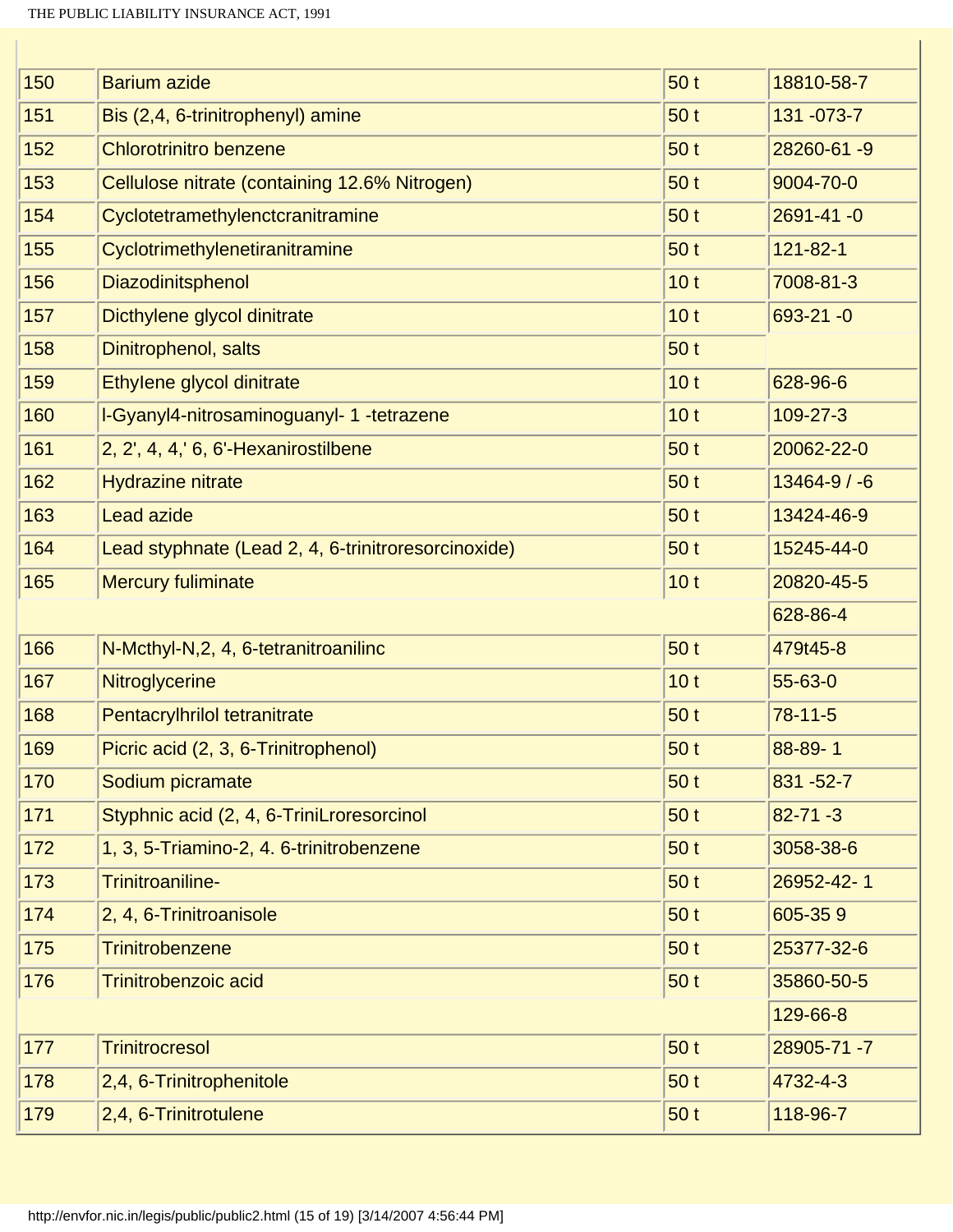### **PART-II**

#### Classes of hazardous Substances not specifically named in Part-l

|                                     | $\overline{2}$                                                                                                                                                                                                                | 3               | 4  |
|-------------------------------------|-------------------------------------------------------------------------------------------------------------------------------------------------------------------------------------------------------------------------------|-----------------|----|
| <b>GROUP 5-FLAMMABLE SUBSTANCES</b> |                                                                                                                                                                                                                               |                 |    |
| $\overline{1}$                      | Flammable gases:                                                                                                                                                                                                              | 15 <sub>t</sub> | -- |
|                                     | Substances which in the gaseous state normal pressure and mixed with air become flammable and<br>the boiling point of which at normal pressure is 20° C or below;                                                             |                 |    |
| 2                                   | Highly flammable liquids:                                                                                                                                                                                                     | 1000t           |    |
|                                     | Substances which have a flash point lower than 21ø3 C and the boiling point of which at normal<br>pressure is above 20° C,                                                                                                    |                 |    |
| 3                                   | Flammable liquids:                                                                                                                                                                                                            | 25 <sub>t</sub> |    |
|                                     | Substances which have a flash point lower than 55° C and which<br>remain liquid- under pressure, where particular processing conditions,<br>such as high pressure and high temperature, may create major<br>accident hazards. |                 |    |

[F.No. 18(13)/91-PL-HSMD] K.M. CHADHA, Jt,. Secy.

## **MINISTRY OF ENVIROMMENT & FORESTS NOTIFICATION**

New Delhi, the 27th May, 1992

G.S.R. 562(E).-In Exercise of the powers conferred by section 6 and 25 of the Environment (Protection) Act, 1986 (29 of 1986), the Central Government hereby makes the following rules further to amend the Environment (Protection) Rules, 1986, namely:-

1.

(1). These rules may be called the Environment (Protection) Third Amendment Rules, 1992.

(2) They shall come into force on the date of their publication in the Official Gazette.

2. In rule 5 of the Environment (Protection) Rules, 1986, in sub-rule 3, in clause (d), after the words "and may", the words "within one hundred and fifty days from such date of publication" shall he inserted.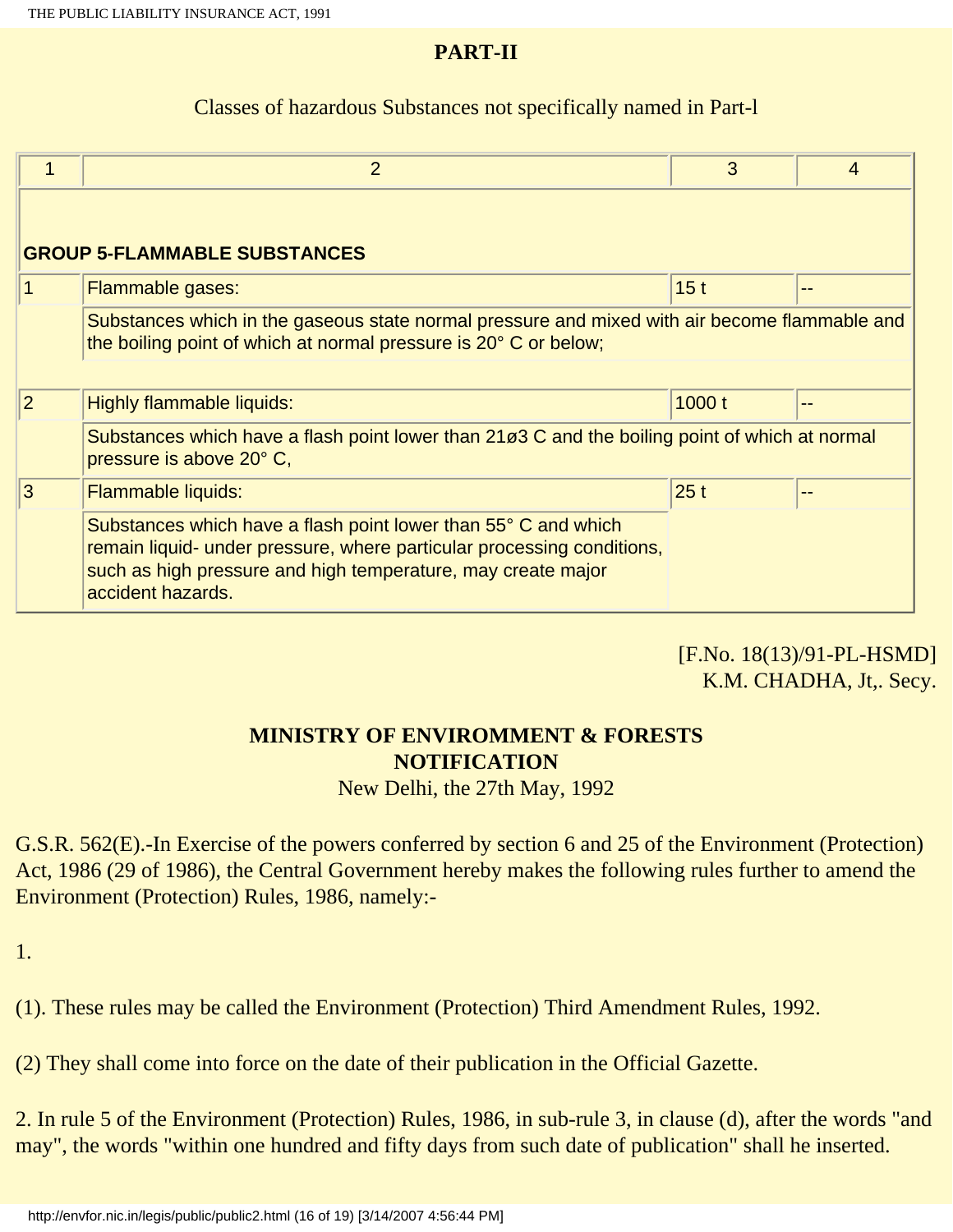Extract from Gazette of India. Extraordinary, Part II, Section 3, Sub-section (i) dated May 27, 1992.

## **MINISTRY OF ENVIRONMENT & FORESTS NOTIFICATION**

New Delhi, the 25th June, 1992

G.S.R. 636(E).-In exercise of the powers conferred by sections 6 and 25 of the Environment (Protection) Act, 1986 (29 of 1986), the Central Government hereby makes the following rules further to amend the Environment (Protection) Rules, 1986, namely:

1. (1) These rules may be called Environment (Protection) Fourth Amendment Rules, 1992.

(2) They shall come in to force on the dale of their publication in the Official Gazette.

2. In rules 5 of the Environment (Protection) Rules, 1986 in sub-rule 3, in clause (d) for words "one hundred and fifty days" the words "one hundred and eighty days" shall be substituted.

> [No. I (18)/86-PL] R. RAJAMANI, Secy.

**FOOT NOTE.-** The Principal Rules were published in the Gazette of India vide Notification No. S.O. 844(E) dated 191h November, 1986 and subsequently amended vide: (1) S.O. 82(E) dated the 16<sup>th</sup> February, 1987:

(2) S.O. 393(E) dated the 16th April, 1987;

(3) S.O. 433(E) dated the 18th April, I 987;

(4) S.O.  $64(E)$  dated the 18<sup>th</sup> January, 1988;

 $(5)$  G.S.R. 919(E) dated the 12<sup>th</sup> September, 1988;

 $(6)$  S.O. 8(E) dated the 3<sup>rd</sup> January, 1989;

 $(7)$  G.S.R. 913(E) dated the 24<sup>th</sup> October, 1989;

(8) S.O. 914(E) dated the 24th October,1989;

(9) G.S.R. 931(E) dated the 27th October, 1989;

 $(10)$  G.S.R. 1063(E) dated the 25<sup>th</sup> December, 1989;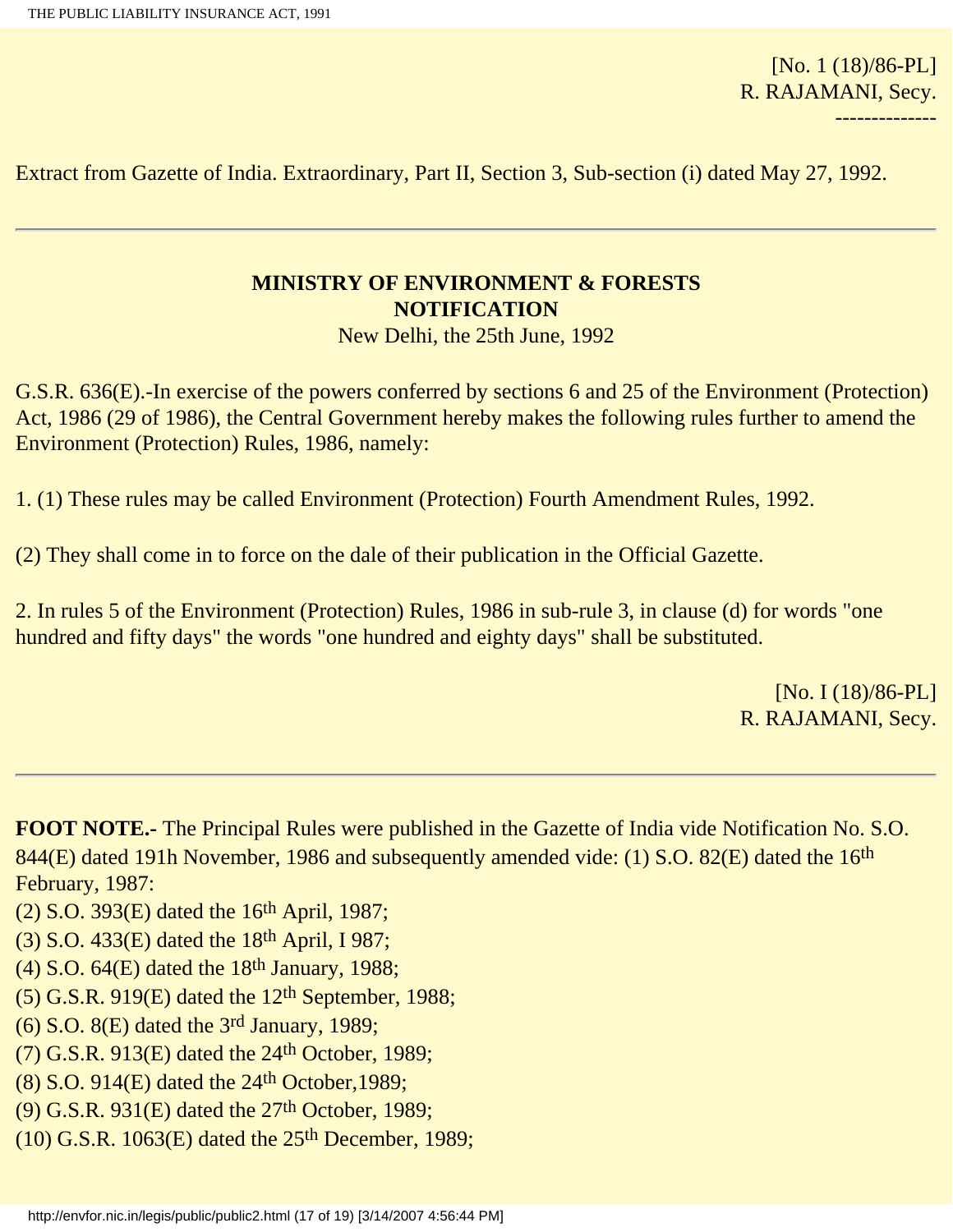$(11)$  S.O. 12(E) dated the 8<sup>th</sup> January, 1990; (12) G.S.R.  $54(E)$  dated the  $5<sup>th</sup>$  February, 1990;  $(13)$  S.O. 136(E) dated the 9<sup>th</sup> February, 1990; (14) G.S.R. 742 $(E)$  dated the 13<sup>th</sup> August, 1990;  $(15)$  S.O. 23(E) dated the 16<sup>th</sup> January, 1991;  $(16)$  S.O. 80 $(E)$  dated the 8<sup>th</sup> February, 1991;  $(17)$  S.O. 114(E) dated the 19<sup>th</sup> February, 1991;  $(18)$  G.S.R.  $85(E)$  dated the  $20<sup>th</sup>$  February, 1991;  $(19)$  G.S.R.  $93(E)$  dated the  $21<sup>st</sup>$  February, 1991; (20) S.O. 190(E) dated the 18th March, 1991;  $(21)$  S.O. 416(E) dated the 20<sup>th</sup> June, 1991;  $(22)$  S.O. 479 $(E)$  dated the 25<sup>th</sup> July, 1991;  $(23)$  S.O. 23(E) dated the 9<sup>th</sup> January, 1992; (24) G.S.R. 329(E) dated the 13th March, 1992;  $(25)$  G.S.R. 562(E) dated the 27<sup>th</sup> May, 1992.

Extract from Gazette of India, Extraordinary, Part-II, Section 3, Sub-section (i), dated June 25, 1992.

## **MINISTRY OF ENVIRONMENT & FORESTS NOTIFICATION**

New Delhi, the 6th July, 1992

S.O. S01 E.-In exercise of the powers conferred by section 17 of the Water (Prevention and Control of Pollution) Cess Act, 1977 (Act 36 of 1977); the Central Government hereby makes the following rules further to amend the Water (Prevention and Control of Pollution) Cess Rules, 197B, namely:-

1.

(i) These rules may be called the Water (Prevention and Control of Pollution) Cess (Amendment) Rules, 1992.

(ii) They shall come into force on the date of their publication in the Official Gazette.

2. In the Water (Prevention and Control of Pollution) Cess Rules, 1978;-

(a) for sub-clause (i) of clause (b) of rule 2, the following shall be substituted, namely:-

"(i) in relation to a Union Territory, the member-secretary of the Central Pollution Control Board and in those Union Territories where Pollution Control Committees have been constituted by the